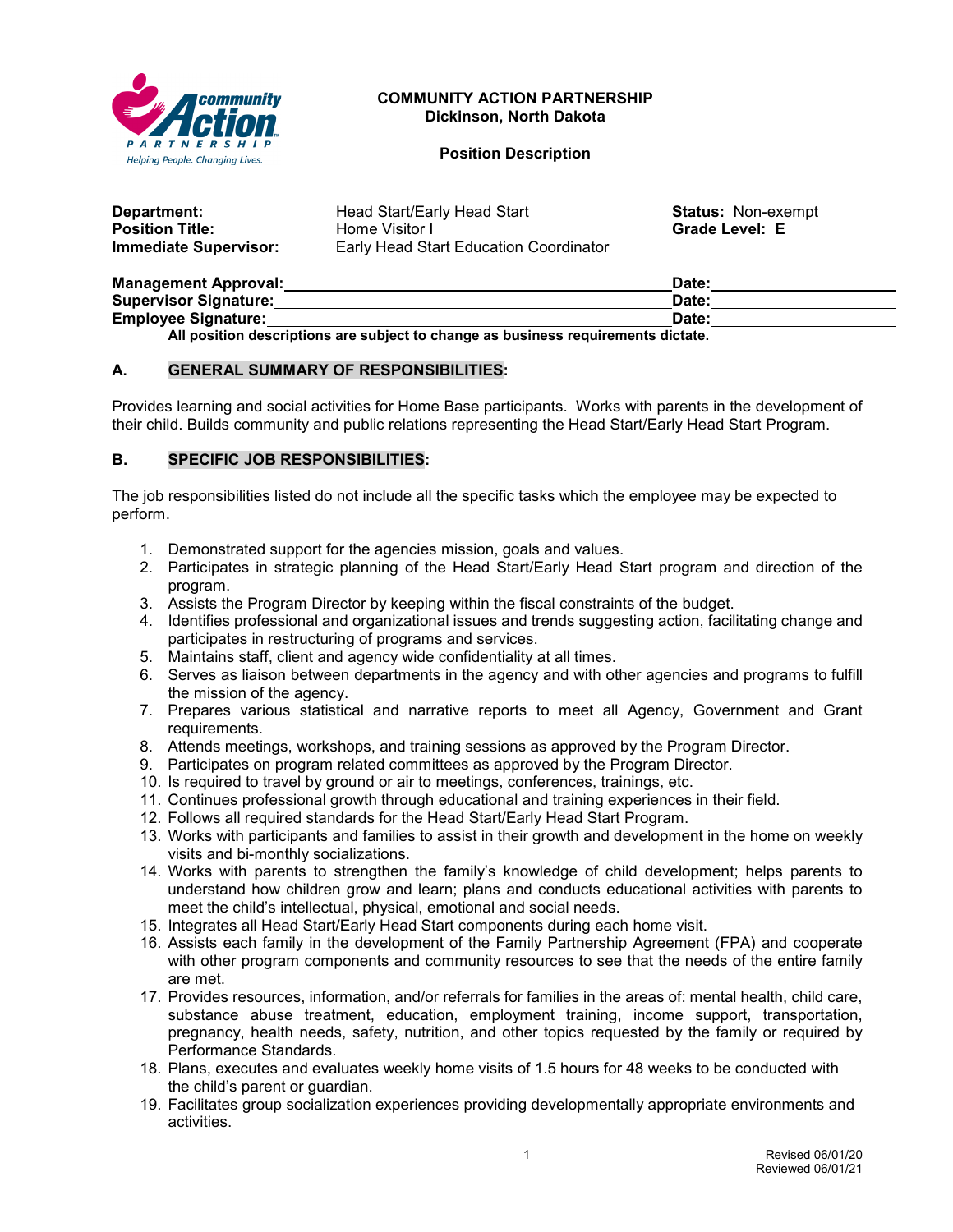- 20. Coordinates parent training during socialization experiences using available community resources.
- 21. Assists with recruitment efforts throughout the program year.
- 22. Meets with community agencies as needed to update community partnership agreements.
- 23. Responsible to set up socialization sites and to complete safety checks of those sites.
- 24. Completes required Child Food Program inspection, if needed.
- 25. Ensures that each enrolled child receives required health, dental and developmental screenings and assessments within the 45 and 90 day requirements.
- 26. Participates with staff from the Part C Infant Development Program in the development and implementation of disability services and plans for young children with special needs.
- 27. Assists with the transition of the participants from Early Head Start into Head Start or other high quality early care and education settings within the community and/or Head Start to kindergarten.
- 28. Maintains anecdotal records, progress reports, and outcome scores on each participant and provides quarterly reports to the Education Coordinator.
- 29. Requisitions supplies and equipment through the Education Coordinator.
- 30. Provides a safe environment to prevent and/or reduce injuries.
- 31. Promotes good health and nutrition in an environment which contributes to the prevention of illness promoting physical development.
- 32. Develops and implements developmentally appropriate and individualized curricula.
- 33. Monitors general car maintenance, noting any needed repairs and schedules appointments.

## **C. SUPERVISORY RESPONSIBILITIES:**

None

## **D. POSITION QUALIFICATIONS (KNOWLEDGE, SKILLS, ABILITIES):**

## **Required**

- 1. High School Diploma or GED, required
- 2. Must possess Home-Based Child Development Associate (CDA) credential or comparable credential.
- 3. Two years experience teaching infants, toddlers and/or preschool, preferred.
- 4. Experience working with people from various socio-economic and educational backgrounds.
- 5. Preference given to bilingual applicants.
- 6. Must possess a valid driver's license and insurable driving record.
- 7. Demonstrated ability to establish a positive rapport with staff, clients, other agencies, businesses and the community.
- 8. Knowledge and experience in adult learning principles, family dynamics and linking families with appropriate community resources, required.
- 9. Demonstrated ability to effectively communicate both in written and oral forms.
- 10. Current CPR and First Aid Certification, required.
- 11. Certified as a Family Development Specialist or will obtain Certification within 2 years from date of hire.
- 12. Basic skills with computers and software to include Windows, Internet, Microsoft Office software and other office equipment.
- 13. Must attend Great Kids, Inc. training within first 6 months of employment.

#### **E. PHYSICAL DEMANDS:**

#### Constantly:

Vision correctable to near 20/20.

Frequently:

Sitting, walking, stooping, crouching, kneeling, reaching horizontally and vertically, standing, bending, balancing, use of arms, legs, hands and feet and fine motor skills, color discrimination, peripheral and depth perception, talking and hearing, running, climbing stairs and ladders, crawling, twisting and turning trunk, rapid mental-muscular coordination, reaching down and overhead, pushing and pulling, lifts and carries up to 50 pounds.